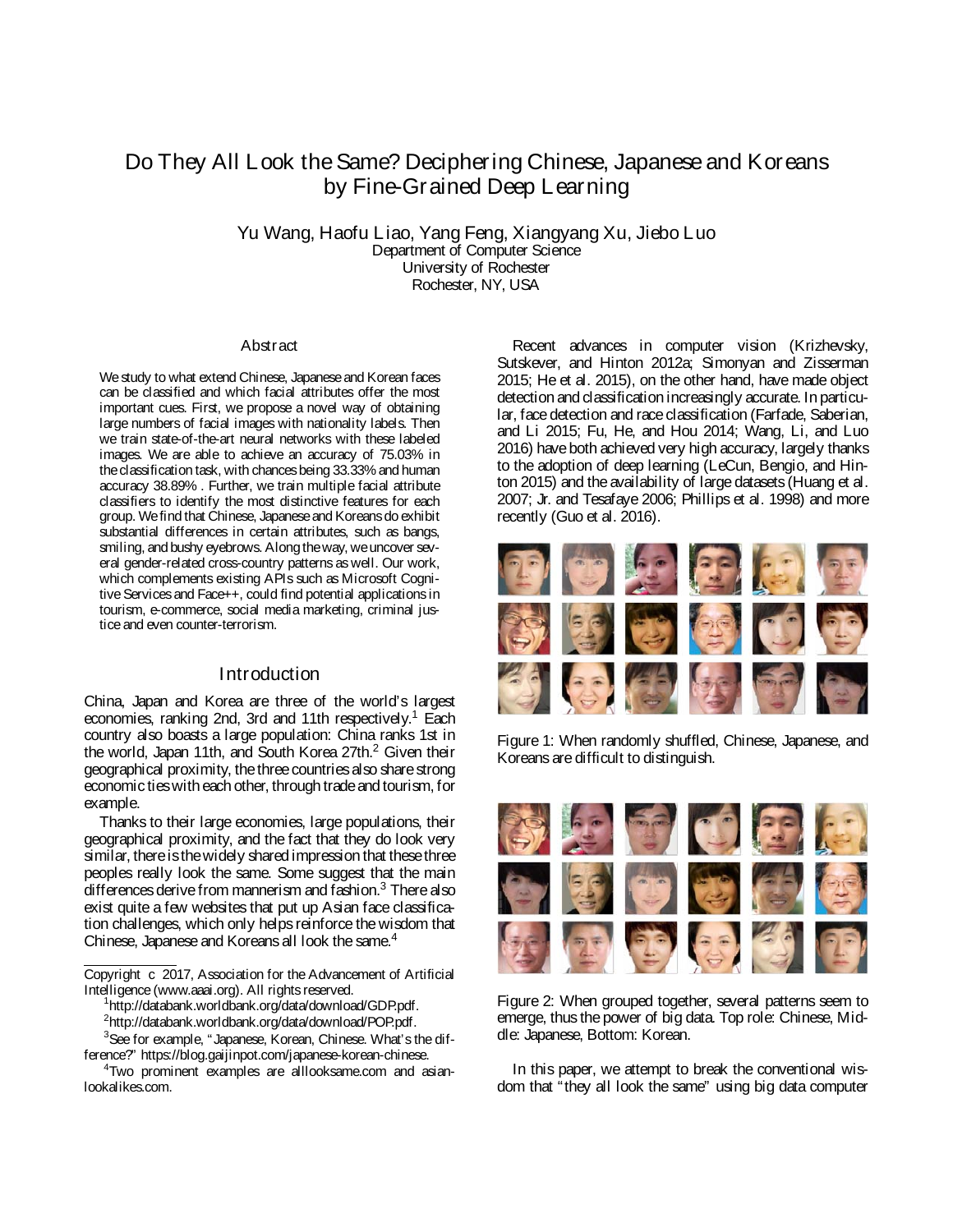vision. We collect 39,883 labeled faces (roughly 1: 1: 1) from Twitter (Figure 1). We use our images to fine-tune VGG (Simonyan and Zisserman 2015) and ResNet (He et al. 2015), thetwo state-of-the-art architectures. With Resnet, we achieve a remarkable accuracy of 75.03%, with chances being 33.33% and human performance at 38.89%.<sup>5</sup>

Moreover, wefurther classify thefacial attributes of these three peoples in an effort to identify fine-grained patterns. Our study shows, for example, Chinese are most likely to have bushy eyebrows, Japanese smile the most, and Koreans are most likely to have black hair. We also briefly report on cross-country gender differentials.

### Related L iter ature

Recent advancesin computer vision (Krizhevsky, Sutskever, and Hinton 2012a; Simonyan and Zisserman 2015; He et al. 2015) have made object detection and classification increasingly accurate. In particular, face detection, gender and race classification (Farfade, Saberian, and Li 2015; Levi and Hassner 2015; Fu, He, and Hou 2014; Wang, Li, and Luo 2016) have both achieved very high accuracy, largely thanks to the adoption of deep learning (LeCun, Bengio, and Hinton 2015) and the availability of large datasets (Huang et al. 2007; Jr. and Tesafaye 2006; Phillips et al. 1998) and more recently (Guo et al. 2016). It has been empirically observed that deeper neural networks tend to outperform shall networks. As a result, quite a few very deep learning architectures have been proposed (Krizhevsky, Sutskever, and Hinton 2012a; Romero et al. 2015; Simonyan and Zisserman 2015; He et al. 2015) and more recently recursive highway networks (Zilly et al. 2016), which is considered as a generalization of Resnet.

As a subfield of image classification, facial attribute classification has also been an area of active research. One of the early works in this area is (Belhumeur and Nayar 2008), which uses SVM for classification and adaboost for feature selection to study 10 facial attributes. Following (Belhumeur and Nayar 2008), (Kumar et al. 2009) attemptsto classify 65 attributes with which to perform face verification. Methodologically, (Kumar et al. 2009) differsfrom (Belhumeur and Nayar 2008) in that it uses forward selection instead of adaboost. (Zhang et al. 2014) is one of the early works that apply deep learning to facial attribute classification. A noteworthy feature is that all the attributes share the same parameters until the last layer which is attribute-specific and is subsequently used as input for logistic regression. (Liu et al. 2015), which has achieved state-of-the-art performance, trainstwo networks, thefirst onefor facelocalization andthe second for attribute classification. Our work follows (Liu et al. 2015), and usesthe same dataset astheirs, except that (1) for simplicity we use OpenCV to locate faces and (2) for accuracy wetrain a separate neural network for each attribute.

In seeking to identify the most distinctive cues, our work is related to (Kumar et al. 2009) and (Doersch et al. 2012). Theformer usesfacial attributesfor identity verification and the latter tries to identify architectural features that distinguish Parisfrom other cities such as Boston and London.

## Data Collection and Pre-processing

We have two main data sources: Twitter and the CelebA dataset.<sup>6</sup> We derive from Twitter the labeled Chinese, Japaneseand Korean images, which arelater used asinput to the Resnet. We use CelebA to train the facial attribute classifiers. These classifiers arethen used to classify the labeled Twitter images.

#### Twitter Images

We collect profile images of the Twitter followers of Asian celebrities. For the Chinese celebrity, we choose Kai-Fu Lee (1.64 million followers). For the Japanese celebrity, we choose the Japanese Prime Minister Shinzo Abe (605,000 followers). For the Korean celebrity, we choose the South Korean president Park Geun Hye (409,000 followers).

Not all followers carry the right label. For example, a Japanese might be following the Korean president. To solve thisproblem, we restrict theselection to followersthat speak the label language (e.g. Chinese for Chinese followers). We detect followers' language from their user name and selfdescription. Then we collect profile images that meet our language restriction.

To process the profile images, we first use OpenCV to identify faces (Jia and Cristianini 2015), as the majority of profile images only contain a face. $<sup>7</sup>$  We discard images that</sup> do not contain a face and the ones in which OpenCV is not able to detect a face. When multiple faces are available, we keep all of them, assuming only individuals of the same nationality are present. Out of all facial images thus obtained, we select only the large ones. Here we set the threshold to 12kb. This ensures high image quality and also helps remove empty faces. Lastly we resize those images to (224, 224, 3) (Krizhevsky, Sutskever, and Hinton 2012a). Eventually, we get 39,883 images, after cleaning. In Table 1, we report the summary statistics of the images used in the experiments.

Table 1: Summary Statistics of the Asian Face Dataset

|                 | าese   | anese    |  |
|-----------------|--------|----------|--|
| nades<br># ımag | $-4/4$ | 1 2 U LA |  |

## CelebA Images

The CelebA dataset contains 202,599 images taken from ten thousand individuals. To ensureno overlapping betwwen training and testing, (Liu et al. 2015) uses images from the first eight thousand individuals for training the neural networks, images for the ninth thousand individuals for training SVM, and images from the last thousand identities for testing.

In our work, we follow this practice in dividing the training, developing, and testing dataset. We use OpenCV to locate faces in each subset and eventually have 148,829 images for training, 18,255 images for development, and 18,374 imagesfor testing.

<sup>&</sup>lt;sup>5</sup>alllooksame.com.

<sup>6</sup> http://mmlab.ie.cuhk.edu.hk/projects/CelebA.html.

<sup>&</sup>lt;sup>7</sup>http://opencv.org.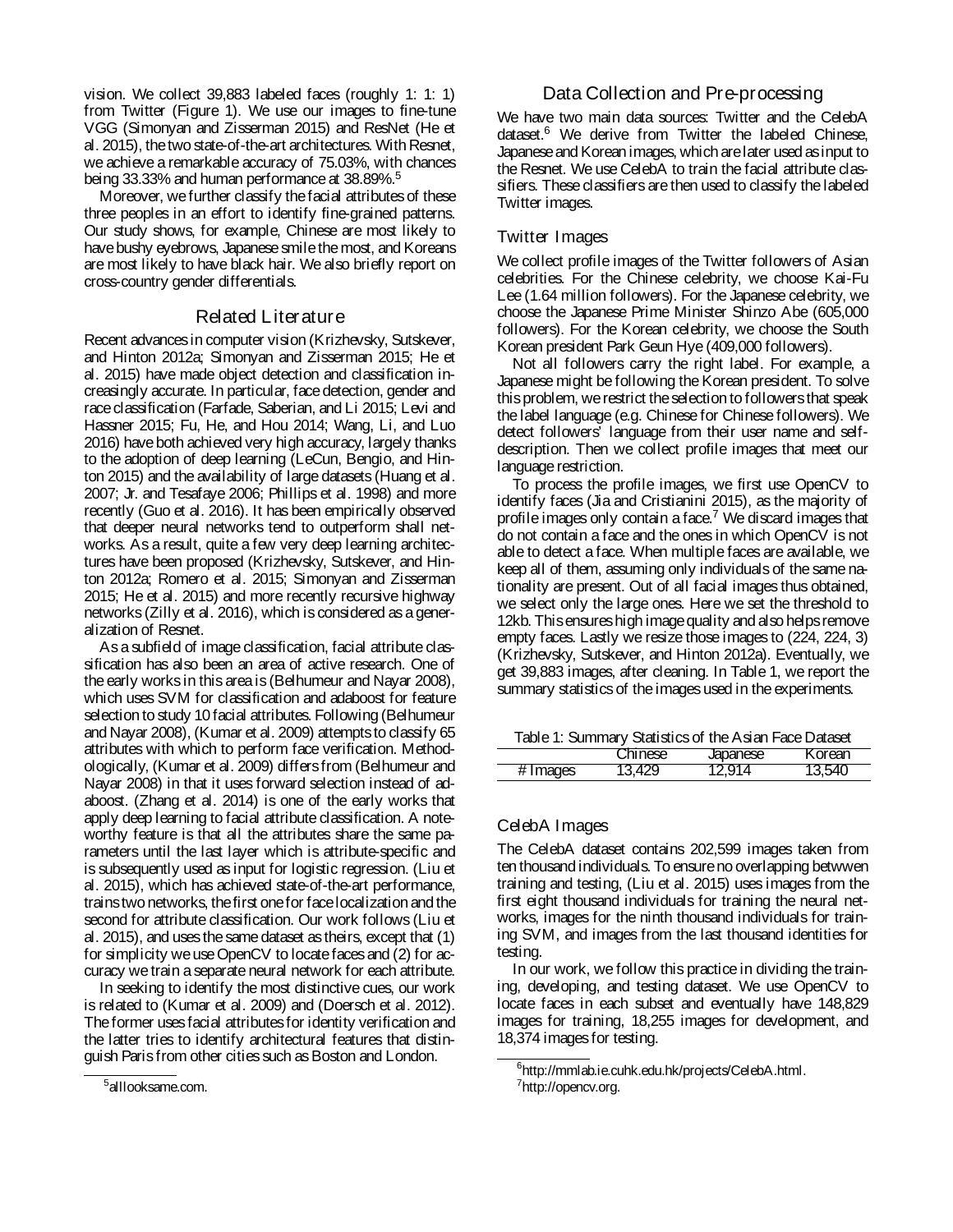

Figure 3: Architecture of the neural net for attribute classification, designed the same for all 40 classifiers.

#### **Experiments**

We conduct two experiments. In the first experiment, we use the labeled Twitter images to finetune the Resnet and investigate to what extent Chinese, Japanese and Koreans can be classified. In our second experiment, we train 40 facial attribute classifiers and examine which attributes contain the most important cues in distinguishing the three groups.

#### Face Classification

We split our dataset into development set, validation set, and test set ( 8: 1: 1) and experiment with different architectures from shallow networks (3-5 layers) to the 16-layer VGG and 50-layer ResNet. In our experiments, all networks would converge (Figure 4), but we observethat asthe network gets deeper, we are able to achieve better results (Srivastava, Greff, and Schmidhuber 2015), from 60% accuracy with shallow networksto an overall accuracy of 75.03% with Resnet.



Figure 4: Convergence of the ResNet during the training.

In Table 2, we report the confusion matrix for the testing images. Note that all the three peoples look equally "confusing" to the computer: the off-diagonal elements are roughly equal. The result we achieve answers in a definitive manner that Chinese, Japanese and Koreans are distinguishable. But it also suggeststhat this is a challenging task, which leadsto our experiment on facial attribute classification.

Table 2: ResNet: Confusion Matrix for Asian Face Classification

| Total= $3.988$ |                                            | Prediction |                         |  |
|----------------|--------------------------------------------|------------|-------------------------|--|
|                |                                            |            | Chinese Japanese Korean |  |
|                | Chinese (1343) 78.21% 11.86% 9.93%         |            |                         |  |
|                | Truth Japanese (1291) 13.33% 72.80% 13.87% |            |                         |  |
|                | Korean (1354) 13.88% 12.33% 73.80%         |            |                         |  |

\*Numbers do not necessarily add up to 1 dueto rounding.

## Attribute Classification

In this experiment, our goal is to examine which facial attributes offer the most important cue in distinguishing the three peoples. In order to do so, we first build attribute classifiers, asdetailed in the3rd section, and usethese classifiers to classify Twitter imagesfor each country group.

We construct a separate neural network for each of the 40 attributes in the CelebA dataset. The neural nets all share the same structure (Figure 3) but do not share any parameters as is the case in (Liu et al. 2015). Consequently, we calculate the cross-entropy loss function separately, instead of as a sum, as  $L=y_i \text{logp}(y_i \neq x) + (1-y_i) \text{log}(1-p(y_i \neq x))$  for each attribute i, where  $p(y_i = 1)x$  =  $\frac{1}{1+exp(-1)}$  and x represents the facial image.

The performance of the neural nets are reported in Table 3. It should be noted that while the results from (Liu et al. 2015) are also reported, the results are not strictly comparable as we are not using exactly the same images. The comparison serves to demonstrate that our classifiers are sufficient for performing attribute classification on our Twitter images, which isthefocus of our work.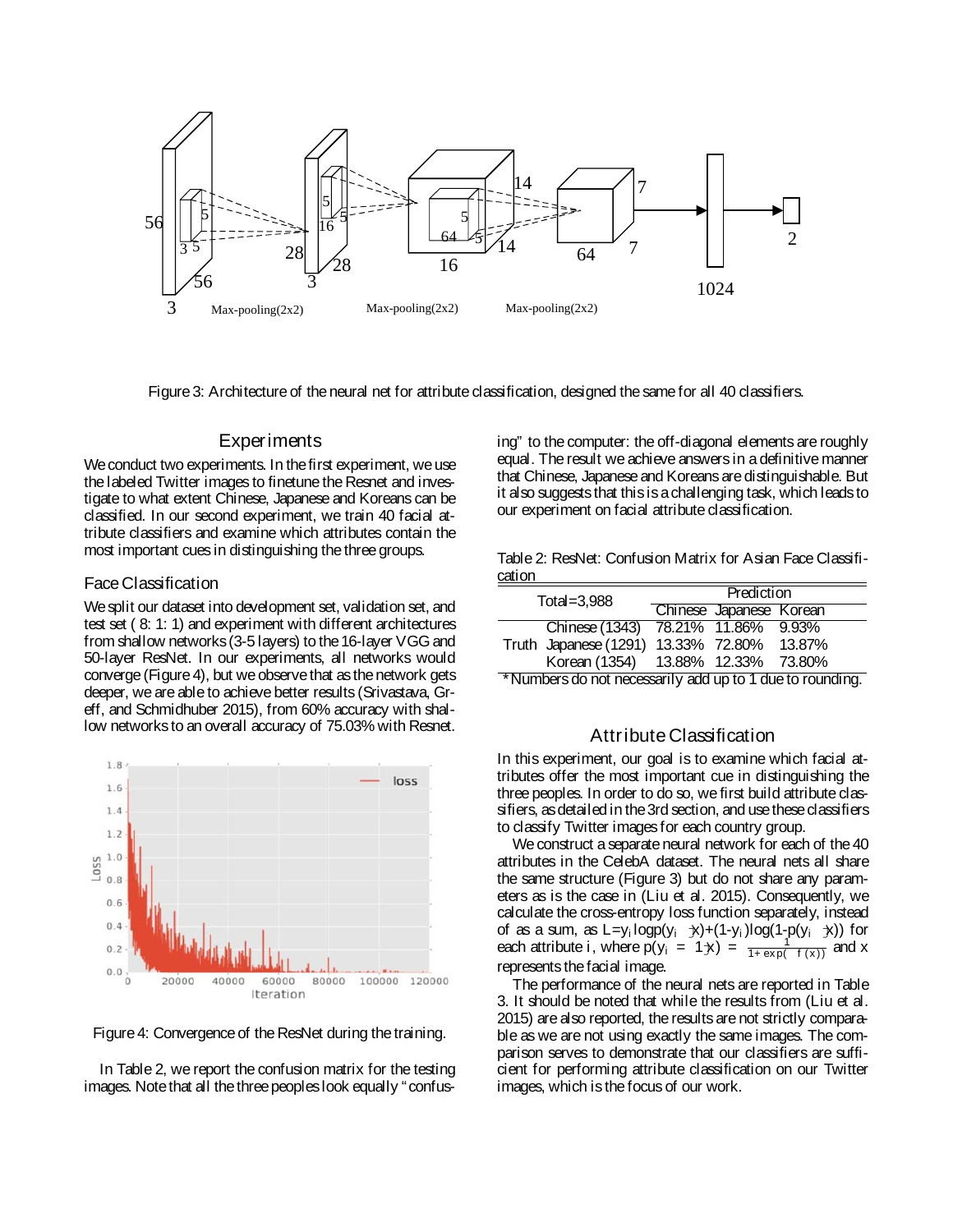

Figure 5: Attribute comparison of Chinese, Japanese and Korean females.



Figure 6: Attribute comparison of Chinese, Japanese and Korean males.

In Figures5 and 6, we report thepercentageof individuals that possess the corresponding facial attributes. Several patterns, which hold across gender, immediately suggest themselves: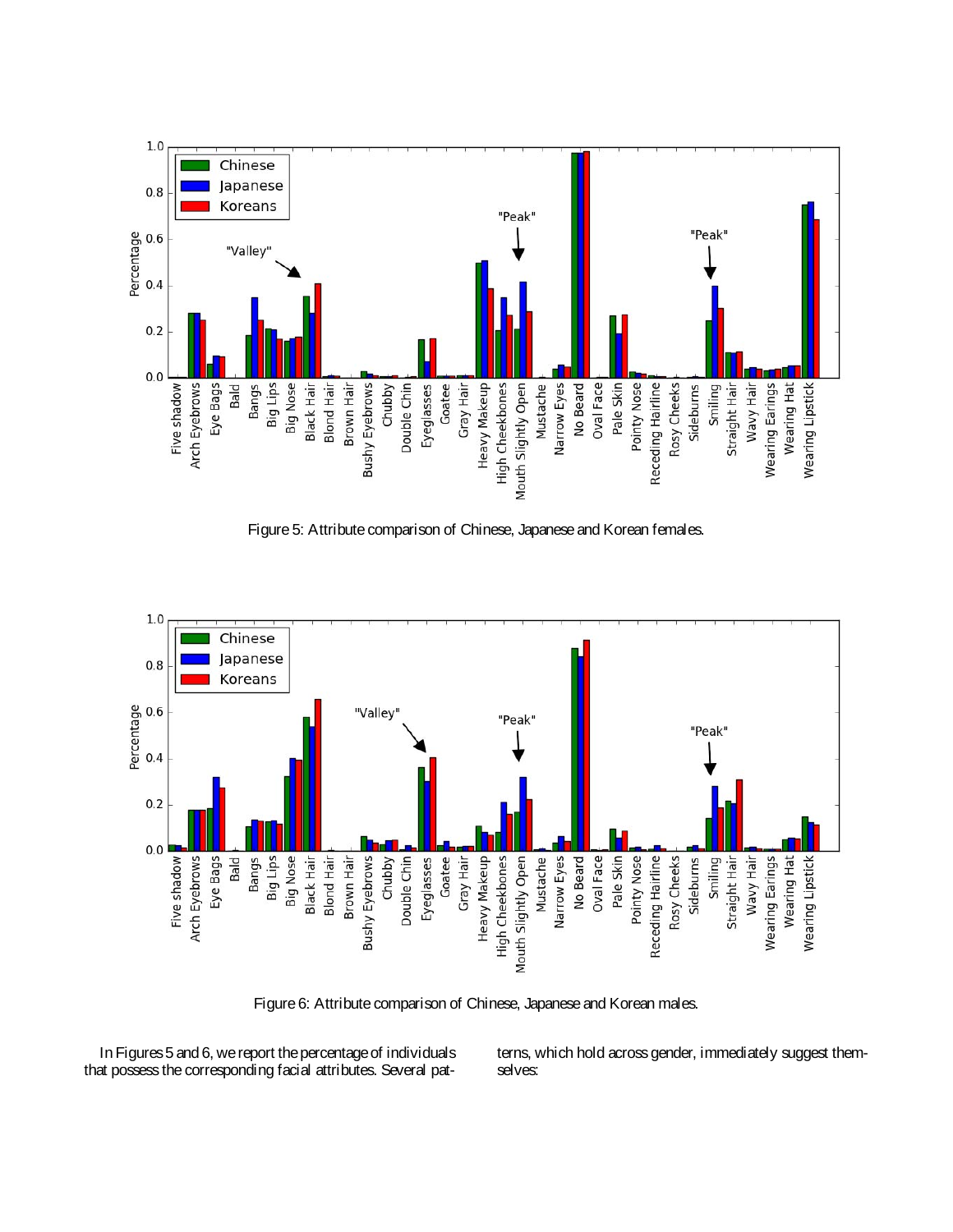|  | Table 3: Attribute Classification Results |  |
|--|-------------------------------------------|--|
|  |                                           |  |

| Attribute               | LNets+ANet | <b>Our Result</b> |
|-------------------------|------------|-------------------|
| <b>Five Shadow</b>      | 91%        | 91.41%            |
| Arch Eyebrows           | 79%        | 76.78%            |
| Attractive              | 81%        | 72.82%            |
| Bags Under Eyes         | 79%        | 79.54%            |
| Bald                    | 98%        | 97.93%            |
| <b>Bangs</b>            | 95%        | 91.80%            |
| <b>Big Lips</b>         | 68%        | 67.29%            |
| <b>Big Nose</b>         | 78%        | 76.57%            |
| Black Hair              | 88%        | 80.25%            |
| <b>Blond Hair</b>       | 95%        | 92.45%            |
| <b>Blurry</b>           | 84%        | 95.43%            |
| Brown Hair              | 80%        | 81.31%            |
| <b>Bushy Eyebrows</b>   | 90%        | 89.26%            |
| Chubby                  | 91%        | 94.47%            |
| Double Chin             | 92%        | 95.33%            |
| <b>Eyeglasses</b>       | 99%        | 98.11%            |
| Goatee                  | 95%        | 95.89%            |
| Gray Hair               | 97%        | 96.54%            |
| Heavy Makeup            | 90%        | 85.17%            |
| High Cheekbones         | 87%        | 84.14%            |
| Male                    | 98%        | 95.16%            |
| Mouth Slightly Open     | 92%        | 91.02%            |
| Mustache                | 95%        | 96.66%            |
| Narrow Eyes             | 81%        | 85.91%            |
| No Beard                | 95%        | 93.07%            |
| Oval Face               | 66%        | 69.28%            |
| Pale Skin               | 91%        | 93.08%            |
| Pointy Nose             | 72%        | 72.25%            |
| Receding Hairline       | 89%        | 91.70%            |
| Rosy Cheeks             | 90%        | 92.67%            |
| Sideburns               | 96%        | 96.11%            |
| Smiling                 | 92%        | 89.53%            |
| Straight Hair           | 73%        | 77.19%            |
| Wavy hair               | 80%        | 70.32%            |
| <b>Wearing Earrings</b> | 82%        | 84.87%            |
| Wearing Hat             | 99%        | 98.24%            |
| <b>Wearing Lipstick</b> | 93%        | 89.75%            |
| <b>Wearing Necklace</b> | 71%        | 85.74%            |
| <b>Wearing Necktie</b>  | 93%        | 93.13%            |
| Young                   | 87%        | 83.70%            |
| Average                 | 87%        | 87.30%            |

Note: Equivalent or better performances aremarked bold.

- 1. Bangsaremost popular among Japaneseand least popular among Chinese.
- 2. Japanese smile the most and Chinese the least.
- 3. Japanese havethemost eyebags, followed by Koreans.
- 4. Chinese are the most likely to have bushy eyebrows.
- 5. Koreans are the mostly likely to have black hair and Japanese are the least likely.

## Cross-Country Gender Differentials

While our paper focuses on country comparisons, we also briefly summarize some of the significant findings on crosscountry gender differentials that are either cultural or social in nature.

First, we observe that in all three countries under study females tend to smile more than males (Figure 7). In (Ginosar et al. 2015), after analyzing decades of high school yearbooks in the U.S., the authors conclude that smiles are increasing over time and women have always been smiling more than men. Our finding can be considered as the Asian counterpart to that observation, and we suggest that this might be caused by social norms.



Figure 7: Cross-country gender differentials: smiling.

Second, we notice that wearing glasses is very common in all three countries and that men are twice more likely to be wearing glasses than women in their Twitter profiles. While wedo not havedefinitiveinterpretations, wesuggest that this might be caused by work-related pressure, which is consistent with our finding that men are also more likely to have eye bags.<sup>8</sup>



Figure 8: Cross-country gender differentials: eyeglasses.

### **L** imitations

Our work is built on the assumption that Twitter users, celebrity followers in particular, are representative of the demographics of the entire population. This assumption may

<sup>&</sup>lt;sup>8</sup>Related graphs can be found at the authors' official website.